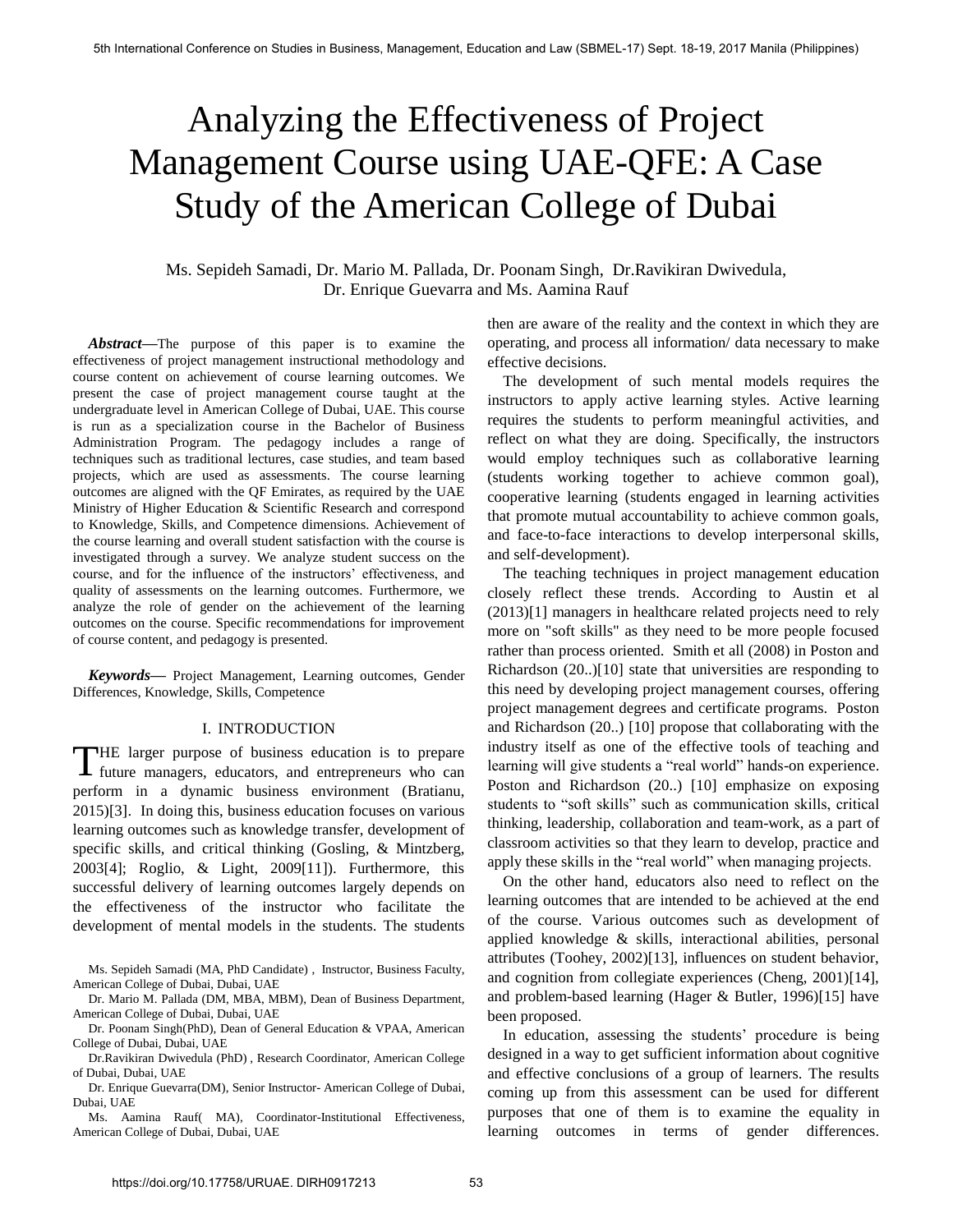Traditionally, there are different beliefs regarding differences in learning outcomes between males and females. For instance, female students are being known as lower performance in some subjects such as mathematics (Eccles, 2011)[16] comparing to male student that are being perceived as a gender that learning outcome in subjects such as mathematic is higher than female, while female have higher classroom support comparing to males. Thus, in this paper, we discuss the impacts and effects of gender in learning outcomes and how it affects teaching and learning in classroom.

For the purpose of the study, we use Qualifications Framework Emirates (known as QF Emirates) developed by National Qualifications Authority -NQA, brought into effect through Federal Decree Number 1 "Establish and Maintain National Qualifications Authority by President His Highness Sheikh Khalifa Bin Zayed Al Nahyan of United Arab Emirates. While the QF Emirates comprehensively and objectively compares all qualifications delivered in the United Arab Emirates, it also specifically describes specific learning outcomes to be achieved in terms of knowledge, skills, and competence. These three strands of learning outcomes

comprehensively cover cognitive abilities, application of knowledge to specific contexts, development of specific skills, and development of competence leading to demonstrable professional and personal development.

Thus, the objective of this paper is to investigate the influence of instructor's effectiveness and assessment tools on the achievement of three specific learning outcomesknowledge, skills, and competence. In the subsequent literature review, we reflect on specific pedagogy applied in teaching project management courses, especially in universities.

#### II.LITERATURE REVIEW

 Various pedagogical tools that can be used in the effective delivery of project management course. We find that techniques that promote collaborative working and reflection have been increasingly used by the instructors so that students gain knowledge, and acquire skills, and develop competence in project management. The most relevant studies from extant literature has been summarized in Table 1 below.

| <b>Author (Date)</b>                        | <b>Findings</b>                                                                                                   |  |  |
|---------------------------------------------|-------------------------------------------------------------------------------------------------------------------|--|--|
| Kriger, Thomas J; Scheuermon, William E.    | Promoting collaboration among students across several courses is a conceptually sound and valuable idea.          |  |  |
| (2016)                                      |                                                                                                                   |  |  |
| Robin S. Poston, Sandra M. Richardson       | Greater collaboration between professional bodies of project management such as Project Management Institute      |  |  |
| (2011)                                      | (PMI), mentoring of student by faculty, and project professionals, and providing regular feedback to the students |  |  |
|                                             | on their performance in the program                                                                               |  |  |
| Ssegawa, Joseph K.; Kasule, Daniel(2015)    | "Prayer" as a technique to teach project management allowed students to better understand concepts of project     |  |  |
|                                             | management, communication, and presentation skills through the application of collaborative learning              |  |  |
|                                             | techniques                                                                                                        |  |  |
| Caroline Bayart, Sandra Bertezene<br>and    | This research shows indeed that the use of "serious games" improves the knowledge                                 |  |  |
| David Vallat, Jacques Martin(2014)          | acquisition and management competencies of the students with the evidencing of significant factors                |  |  |
|                                             | contributing to this improvement.                                                                                 |  |  |
| Mgr. Dušan Kucera, MBA(Dec 2013)            | This paper discusses the need for introducing project management and project thinking at secondary schools        |  |  |
| Jose Luis, Jose Maria, trevor Hassall, John | Differences found in the approaches to learning of the students in European countries.                            |  |  |
| Joyce, Eleni Germanou & Sophia Asonitou     | Comparing accounting students in different countries and potentially identifying the underlying reasons why the   |  |  |
| (2010)                                      | quality of the learning outcomes achieved may differ under differing educational system.                          |  |  |
|                                             |                                                                                                                   |  |  |
| Leon Korte, Angeline Lavine & Thomas        | The finding suggests that there are differences between female and male student rating of teacher effectiveness.  |  |  |
| Davies (2013)                               | Females in general tend to rate teachers higher overall in terms of teaching effectiveness.                       |  |  |
|                                             | There are systematic differences between male and female students in terms of their perceptions of the teaching   |  |  |
|                                             | traits they find important and how they rate instructors of each gender.                                          |  |  |
| Michelle Young, Meredith Mountford &        | The finding suggests that few students had undergone significant transformations in their learning regarding      |  |  |
| Linda Skrla (2006)                          | gender issues. Moreover, it was found that many students demonstrated resistance to reading, reflecting on and    |  |  |
|                                             | discussing gender issues.                                                                                         |  |  |

TABLE I: SUMMARY OF LITERATURE REVIEW

# III. METHOD

The objective of this research study is to understand the influence of instructor's effectiveness on the achievement of student learning outcomes in project management course delivered at the undergraduate level in the university. Hence, in line with this objective, we have adopted a positivist stance, and quantitative research methodology.

# *A.Items*

A survey instrument comprising of two independent

variables – Lecturer Effectiveness (LT), and Assessment  $\&$ 

Feedback (AS) was developed. Lecturer effectiveness was measured using five items while Assessment & Feedback was measured using three items. We have considered five dependent variables- Knowledge (K, measured using six items), Skills (S, measured using four items), Autonomy and Responsibility (AR, measured using four items), Role in Context (RC, measured using four items), and Self Development (SD, measured using four items). The items used to measure the two independent variables- LT and AS were based on the instrument developed by Wilkins and Balakrishnan (2013)[17] who investigated the effect of student experiences with the quality of teaching, academic program, and resources provided on the overall student satisfaction.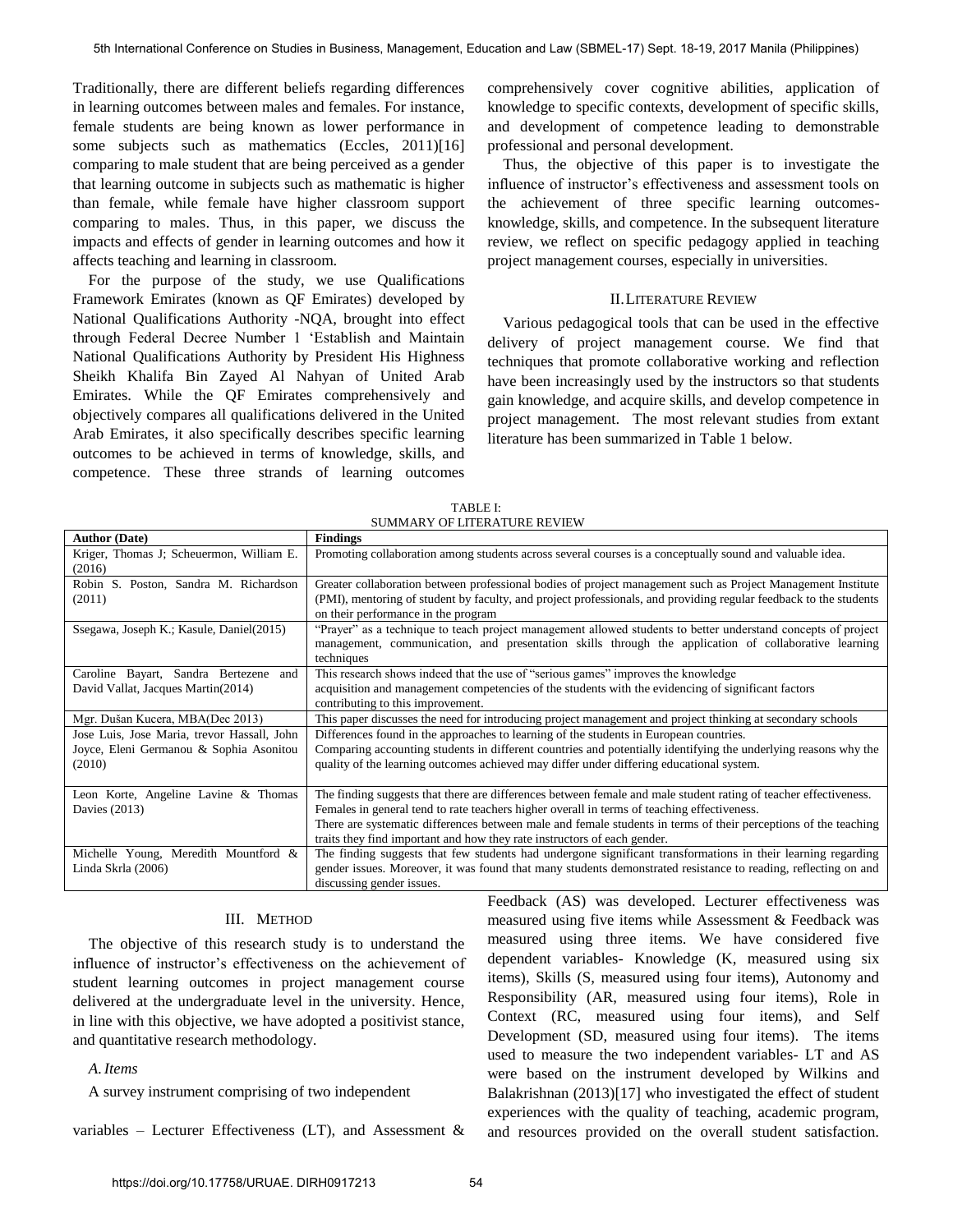The items for the dependent variable ST were also based on Wilkins and Balakrishnan"s work to measure overall student satisfaction (ST). The items to measure the three learning outcomes- knowledge, skills, and Competency (comprising of Autonomy and Responsibility, Role in Context, and Self Development) were based on the National Qualification Framework United Arab Emirates QF Emirates.

## *B. Sample and Procedure*

100 students of the American College of Dubai who were pursuing their undergraduate program in business administration were identified. These students had studied project management as a part of the program. The students were identified by the Office of Institutional Research, and the survey instrument was handed out to the students by the instructors in the class room. Instructions on how to complete the questionnaire were provided to the students along with the instrument. Out of the 100 questionnaires administered to the students, 41 instruments were returned which we found to be complete, giving us a healthy response rate of 40%.

The reliability of the items was established using Cronbach alpha. SPSS version 16 was used for the analysis. Table II summarizes the items

| TABLE II:                            |
|--------------------------------------|
| <b>INTERNAL RELIABILITY OF ITEMS</b> |

| Construct                      | Items                                                                                             | Cronbach Alpha |
|--------------------------------|---------------------------------------------------------------------------------------------------|----------------|
| <b>Independent Variables</b>   |                                                                                                   |                |
| Lecturer (LT)                  | Makes the subject interesting                                                                     | 0.82           |
|                                | Are experts in the field<br>$\bullet$                                                             |                |
|                                | Used language that I understand<br>$\bullet$                                                      |                |
|                                | Student has contact with lecturer as needed                                                       |                |
|                                | Lecturer sympathetic towards students' problems                                                   |                |
| Assessment & Feedback (AS)     | Variety of assessment methods used<br>$\bullet$                                                   | 0.70           |
|                                | Involved on-going assessment<br>$\bullet$                                                         |                |
|                                | Student received detailed and helpful feedback                                                    |                |
|                                | $\bullet$                                                                                         |                |
| <b>Dependent Variables</b>     |                                                                                                   |                |
| Knowledge (K)                  | gained specialized knowledge related to project management<br>$\bullet$                           | 0.85           |
|                                | · developed an understanding of theories and knowledge in other fields related to project         |                |
|                                | management                                                                                        |                |
|                                | • developed a comprehensive understanding of methods and problem solving techniques               |                |
|                                | related to project management                                                                     |                |
|                                | • understand the critical approach to develop new concepts in project management through my       |                |
|                                | knowledge of project management                                                                   |                |
|                                | • am familiar with the latest research and current practices in project management                |                |
|                                | familiar with the latest research and current practices in project management<br>$\bullet$        |                |
| Skills(S)                      | • developed technical, analytical, and creative skills to solve problems in managing projects     | 0.90           |
|                                | • have developed skills to evaluate, select, and apply the appropriate methods to solve problems  |                |
|                                | and identify solutions                                                                            |                |
|                                | • developed research skills related to project management                                         |                |
|                                | • developed advanced communication and information technology skills to explain and               |                |
|                                | evaluate project management concepts                                                              |                |
| Autonomy & Responsibility (AR) | • take responsibility to develop and manage complex work procedures in project management         | 0.84           |
|                                | can manage technical or managerial work in complex work environments                              |                |
|                                | can work effectively as an individual or a team member when working on a project                  |                |
|                                | can accept responsibility for my views and decisions when I start work                            |                |
| Role in Context (RC)           | can work independently without lot of supervision                                                 | 0.81           |
|                                | can take responsibility for setting the goals for myself and for other members of my team at<br>٠ |                |
|                                | work                                                                                              |                |
|                                | • am able to collaborate with other qualified experts and work in their group                     |                |
|                                | can take responsibility for professional development and mentoring of individuals working in      |                |
|                                | my team                                                                                           |                |
| Self-Development (SD)          | • undertake regular professional development and keep myself updated about new knowledge          | 0.69           |
|                                | in project management                                                                             |                |
|                                | • am able to learn new knowledge or concepts related to project management independently          |                |
|                                | while I am working                                                                                |                |
|                                | • can contribute to development of ethical standards and resolve ethical issues when I am         |                |
|                                | working                                                                                           |                |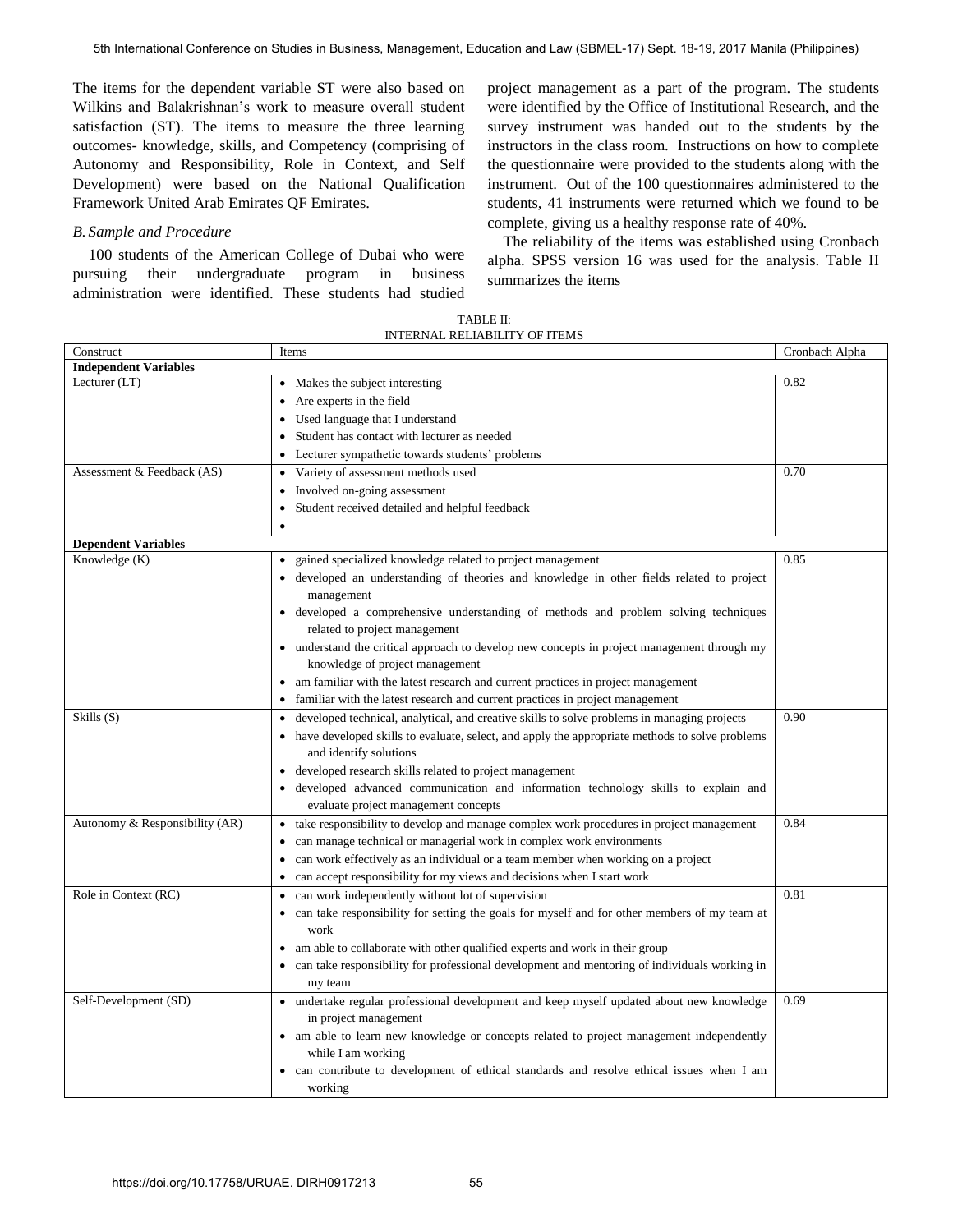# IV. FINDINGS

It is to be reiterated that this is an exploratory research, and the purpose of this paper to is to present the initial findings that indicate the relation between the instructor"s effectiveness in the class room and the achievement of student satisfaction and learning outcomes in project management course. As such, we have used descriptive statistics and specifically crosstabulations for data analysis. Table 3 summarizes the cross tabulation results between the lecturer effectiveness (LT as independent variable) and Overall Student Satisfaction (AS), and Learning Outcomes (knowledge, skills, and competence as dependent variables).

| LECTURER'S PROFICIENCY AND ACHIEVEMENT OF LEARNING OUTCOMES |                                                                             |                                                              |                |                                                        |                                                                    |  |
|-------------------------------------------------------------|-----------------------------------------------------------------------------|--------------------------------------------------------------|----------------|--------------------------------------------------------|--------------------------------------------------------------------|--|
|                                                             | Disagree<br>Strongly<br>achievement<br>of<br>learning<br>outcome<br>$(\% )$ | Disagree<br>achievement<br>of<br>learning<br>outcome<br>(% ) | Neutral $(\%)$ | Agree<br>achievement<br>of<br>learning outcome<br>(% ) | Strongly<br>agree<br>of<br>achievement<br>learning outcome<br>(% ) |  |
|                                                             | Knowledge                                                                   |                                                              |                |                                                        |                                                                    |  |
|                                                             | 2.2                                                                         | 4.3                                                          | 39.1           | 39.1                                                   | 15.2                                                               |  |
|                                                             | <b>Skill</b>                                                                |                                                              |                |                                                        |                                                                    |  |
| Lecturer's                                                  | 2.2                                                                         | 19.6                                                         | 28.3           | 39.1                                                   | 10.9                                                               |  |
| Proficiency                                                 | Competence-Autonomy & Responsibility                                        |                                                              |                |                                                        |                                                                    |  |
|                                                             | 2.2                                                                         | 6.5                                                          | 26.1           | 37.0                                                   | 28.3                                                               |  |
|                                                             | Competence-Role in Context                                                  |                                                              |                |                                                        |                                                                    |  |
|                                                             | 0.0                                                                         | 8.7                                                          | 19.6           | 54.3                                                   | 17.4                                                               |  |
|                                                             | Competence- Self Development                                                |                                                              |                |                                                        |                                                                    |  |
|                                                             | 2.2                                                                         | 4.3                                                          | 39.1           | 39.1                                                   | 15.2                                                               |  |

TABLE III:

It may be inferred from the above table 3 that lecturer's proficiency may significantly affect the achievement of learning outcomes. While 54.3 % of the respondents believe that the lecturer"s proficiency effects them acquiring project management knowledge, 50% of the respondents agree or strongly agree that it helps them acquire project management skills. Interestingly, the strongest influence of lecturer's proficiency is on developing project management competence among the students, where 65.3% of the respondents report acquiring autonomy and responsibility competence to manage projects, 71.7% of the respondents strongly agreed or agreed to have developed competence specifically to work in project contexts, and 54.3 % of the respondents strongly agreed or agreed that lecturer's proficiency in the course lead to their self -development.

TABLE IV:

|  | PERCEIVED ACHIEVEMENT OF LEARNING OUTCOMES |  |  |
|--|--------------------------------------------|--|--|
|--|--------------------------------------------|--|--|

| Variable                              | Men   | Women  |
|---------------------------------------|-------|--------|
|                                       | (Mean | (Mean) |
|                                       |       |        |
| Learning Outcome: Knowledge           | 3.48  | 3.14   |
|                                       |       |        |
| Learning Outcome: Skill               | 3.47  | 3.26   |
| Competency: Role in Context           | 3.70  | 3.66   |
| Competency: Self Development          | 3.59  | 3.48   |
| Competency: Autonomy & Responsibility | 3.69  | 3.61   |

Our second objective is to observe the role of gender in influencing the perceived effectiveness of the instructor, and assessments; and on the achievement of learning outcomes-Knowledge, Skills, and Competencies. Given our small sample size, and this being an initial exploratory study, we have compared the mean scores of our three variables related

to the learning outcomes- Knowledge, Skill, and Competency (further categorized as Role in Context, Self Development, and Autonomy & Responsibility).

The initial results seem to indicate no significant difference in the perceived achievement of learning outcomes among the women, and men students. The differences in the achievement of learning outcome is highest with respect to perceived achievement of knowledge, less significant with respect to acquisition of skills, and least significant with respect to perceived achievement of competencies However, we do note that a larger sample size, and further analysis is required to conclusively comment on this trend.

## *A.Discussion*

As the data have shown, majority of the respondents strongly believe the lecturer"s proficiency has a significant impact on their learning ability which also implies that the lecturer has sufficient knowledge and understanding of the subject he/she is teaching and is well equipped in terms of his preparation for classroom instruction, i.e., has a comprehensive understanding of methods and problem solving techniques in project management and uses research and current practices in project management. The lecturer is encouraged to select his/her pedagogy to deliver the course. His/her effectiveness is evidenced by the high percentage  $(65.3%)$  of the respondents' response that they have acquired the competency-autonomy and responsibility as required. It is indicated that 71.7% of them have acquired this competence in managing projects.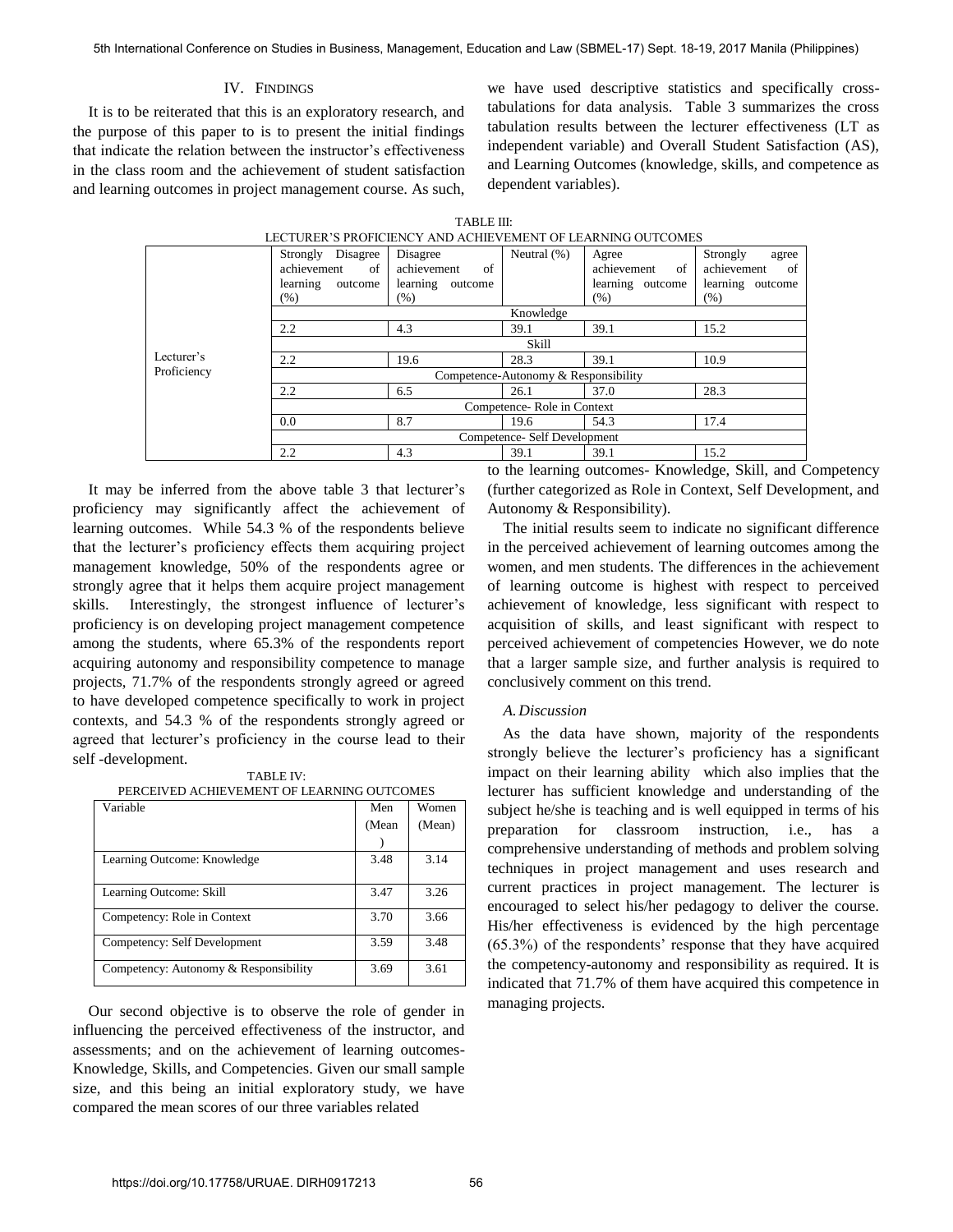|                         | Disagree<br>Strongly                 | Disagree            | Neutral (%) | Agree             | Strongly<br>agree |
|-------------------------|--------------------------------------|---------------------|-------------|-------------------|-------------------|
|                         | achievement<br>of                    | of<br>achievement   |             | achievement<br>of | achievement<br>of |
|                         | learning outcome (%)                 | learning<br>outcome |             | learning outcome  | learning outcome  |
|                         |                                      | (% )                |             | (% )              | (% )              |
|                         | Knowledge                            |                     |             |                   |                   |
|                         | 2.2                                  | 19.6                | 28.3        | 39.1              | 10.9              |
|                         | Skill                                |                     |             |                   |                   |
| Assessment and Feedback | 4.3                                  | 15.2                | 28.3        | 32.6              | 19.6              |
|                         | Competence-Autonomy & Responsibility |                     |             |                   |                   |
|                         | 4.3                                  | 15.2                | 28.3        | 32.6              | 19.6              |
|                         | Competence-Role in Context           |                     |             |                   |                   |
|                         | 0.0                                  | 8.6                 | 19.7        | 54.2              | 17.5              |
|                         | Competence- Self Development         |                     |             |                   |                   |
|                         | 2.2                                  | 4.3                 | 39.1        | 39.1              | 15.2              |

TABLE V: QUALITY OF ASSESSMENT AND FEEDBACK; AND ACHIEVEMENT OF LEARNING OUTCOMES

It may be inferred from the above table 5 that quality of student assessment and feedback may significantly impact the achievement of learning outcomes. While 50 % of the respondents believe that the assessment and feedback facilitates acquisition of project management knowledge, 52.2% of the respondents agree or strongly agree that it helps them acquire project management skills. However, 47.9 % of the respondents remain neutral or disagree that the quality of assessments and feedback helps them to acquire project management knowledge.

Interestingly, the strongest influence assessment and feedback is on developing project management competence among the students. This is similar to the above where 52.2 % of the respondents report acquiring autonomy and responsibility competence to manage projects, 71.7% of the respondents strongly agreed or agreed to have developed competence specifically to work in project contexts, and 54.3 % of the respondents strongly agreed or agreed that lecturer"s proficiency in the course lead to their self -development.

The course is using a range of assessments such conventional written exam, case analysis, reflection papers and comprehensive project work which form a significant weightage of the total assessment. These assessments provide an opportunity for the students to practice concepts of project management, reflect on such learning and apply this knowledge to produce deliverables such as project proposal or to conduct a project audit. In order to achieve these outcomes the students will be required to develop specific technical, analytical and problem solving skills.

Apart from developing project management skills and acquiring conceptual knowledge the students also develop project management competence. The case studies challenge the students with complex real world situations where one is required to make decisions as a project manager. Furthermore, through assessments such as comprehensive project work, the students are encouraged to work independently with minimal supervision from the faculty. As a part of the comprehensive project work the students based on their learning and interest the students are encouraged to select project topic. Furthermore, the students assume responsibility to be current in their field of interest by referring to project management journals, books and other learning resources available at ACD. Being engaged in such continuous learning process also leads to their self-development.

 Furthermore, the results suggest no significant difference in the achievement of learning outcomes between male and female students. This can be explained by increased opportunities for education in the country for both genders. The respondents come from similar professional background and experience which provide them with opportunities that acquire them with similar learning outcomes. However, further research is needed to conclusively establish the extent of similarities beyond what this research has shown.

#### **REFERENCES**

- [1] Austin, C., Browne, W., Haas, B., Kenyatta, E., and Zulueta, S. (2013) Application of Project Management in Higher Education, Journal of Economic Development, Management, IT, Finance and Marketing, 5(2), 75-99 Sept 2013 75
- [2] Bayart, C., Bertezene, S., Vallat, D., and Martin, J. (2014) "Serious games: leverage for knowledge management", The TQM Journal, Vol. 26 Iss: 3, pp.235 – 252 https://doi.org/10.1108/TQM-12-2013-0143
- [3] Bratianu, C. (2015). Organizational Knowledge Dynamics-Managing Knowledge Creation, Acquisition, Sharing, and Transformation, IGI Global, Hershey
- https://doi.org/10.4018/978-1-4666-8318-1
- [4] Gosling, J., & Mintzberg, H. (2003). 'The five minds of a manager', Harvard Business Review, November, pp. 54- 63
- [5] Jose, L. A. M., Jose M. G. G., Trevor, H. John, J., Eleni, G. & Sophia A. (2010). "The approaches to Learning of European accounting students". EuroMed Journal of Business, Vol 5 No. 3, pp.345-362 https://doi.org/10.1108/14502191011080854
- [6] Kriger, T. J., and Scheuerman, W.E. (2016) Edubusiness comes to the academy: The virtual university and the threat to academic labor, Report Information from Proquest (February 16, 2016)
- [7] Kucera, D.(2013) The Introduction of Project Management and Project Thinking at Secondary Schools, Central European Business Review, 2013. V.2, no 4, p.56-57. URL: http://cebr.vse.cz/cebr/article/download/102/75
- [8] Leon, K. Angeline, L. & Thomas, D. (2013) "Does Gender Impacts Business Students" Perceptions of Teaching Effectivness?", Journal of College Teaching & Learning, Vol 10, no.3
- [9] Michelle, Y. Meredith, M. & Linda, S. (2006), "Infusing gender and diversity issues into educational leadership programs", Transformational Learning and Resistance, Journal of Educational Administration, Vol.44 no.3, pp.264-277.

https://doi.org/10.1108/09578230610664850